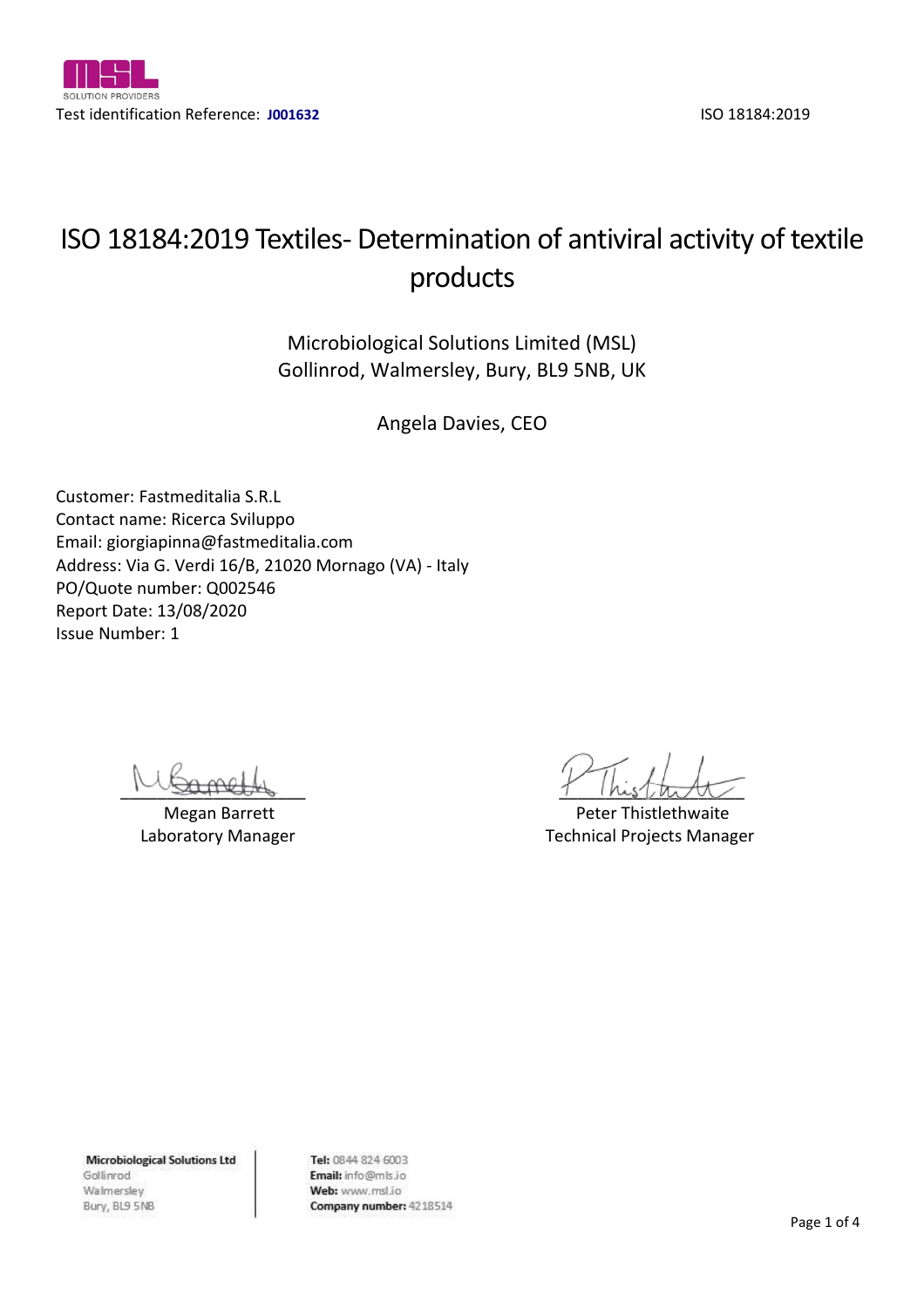

# Test identification Reference: **J001632** ISO 18184:2019

|                                             | <b>Deviation</b>                    |  |
|---------------------------------------------|-------------------------------------|--|
| <b>Name of Product</b>                      | COMVIR / VIREND                     |  |
| <b>Batch Number &amp; Expiry Date</b>       | N/S                                 |  |
| <b>Date of Delivery</b>                     | 19/05/2020                          |  |
| <b>Period of Analysis</b>                   | 31/07/2020-07/08/2020               |  |
| Manufacturer / Supplier                     | Fastmeditalia S.R.L                 |  |
| <b>Storage Conditions</b>                   | Ambient                             |  |
| <b>Appearance of the Product</b>            | White fabric                        |  |
| <b>Neutralisation Method</b>                | <b>Dilution</b>                     |  |
| <b>Test Temperature</b>                     | $25^0C + 1^{\circ}C$                |  |
| <b>Temperature of Incubation</b>            | $37^{\circ}$ C $\pm$ 1 $^{\circ}$ C |  |
| <b>Identification of the Viral Strains:</b> | Feline corona virus, Strain Munich  |  |
| <b>Contact Times</b>                        | 2 hours                             |  |

#### **Test Result Summary**

**The test material showed the following log reduction against Feline coronavirus, when tested under the conditions stipulated in this report:** 

### **1.54 log (97.13%)**

The test results on this report refer only to the items tested as supplied by the customer. This report shall not be reproduced except in full and with written approval of Microbiological Solutions Ltd. All reports are archived for a minimum of 2 years. The sample will be retained for 1 month unless otherwise requested in writing.

|                | <b>Feline coronavirus</b> | COVID-19 (SARS-        |  |
|----------------|---------------------------|------------------------|--|
|                |                           | CoV2)                  |  |
| Realm          | Riboviria                 | Riboviria              |  |
| Order          | <b>Nidovirales</b>        | <b>Nidovirales</b>     |  |
| Family         | Coronaviridae             | Coronaviridae          |  |
| Genus          | Alphacoronavirus          | <b>Betacoronavirus</b> |  |
| <b>Species</b> | Alphacoronavirus 1        | COVID-19               |  |

The members of the family Coronaviridae are enveloped and have a positive sense RNA genome. Coronaviruses have a distinct morphology with an outer 'corona' of embedded envelope spikes. These viruses cause a broad spectrum of animal and human disease.

Andrew M.Q. King, Michael J. Adams, Eric B. Carstens, and Elliot J. Lefkowitz 'Virus Taxonomy, Classification and Nomenclature of Viruses, Ninth Report of the International Committee on Taxonomy of Viruses' 2012 ISBN 9780123846846

**Microbiological Solutions Ltd** Gollinrod Walmersley Bury, BL9 5NB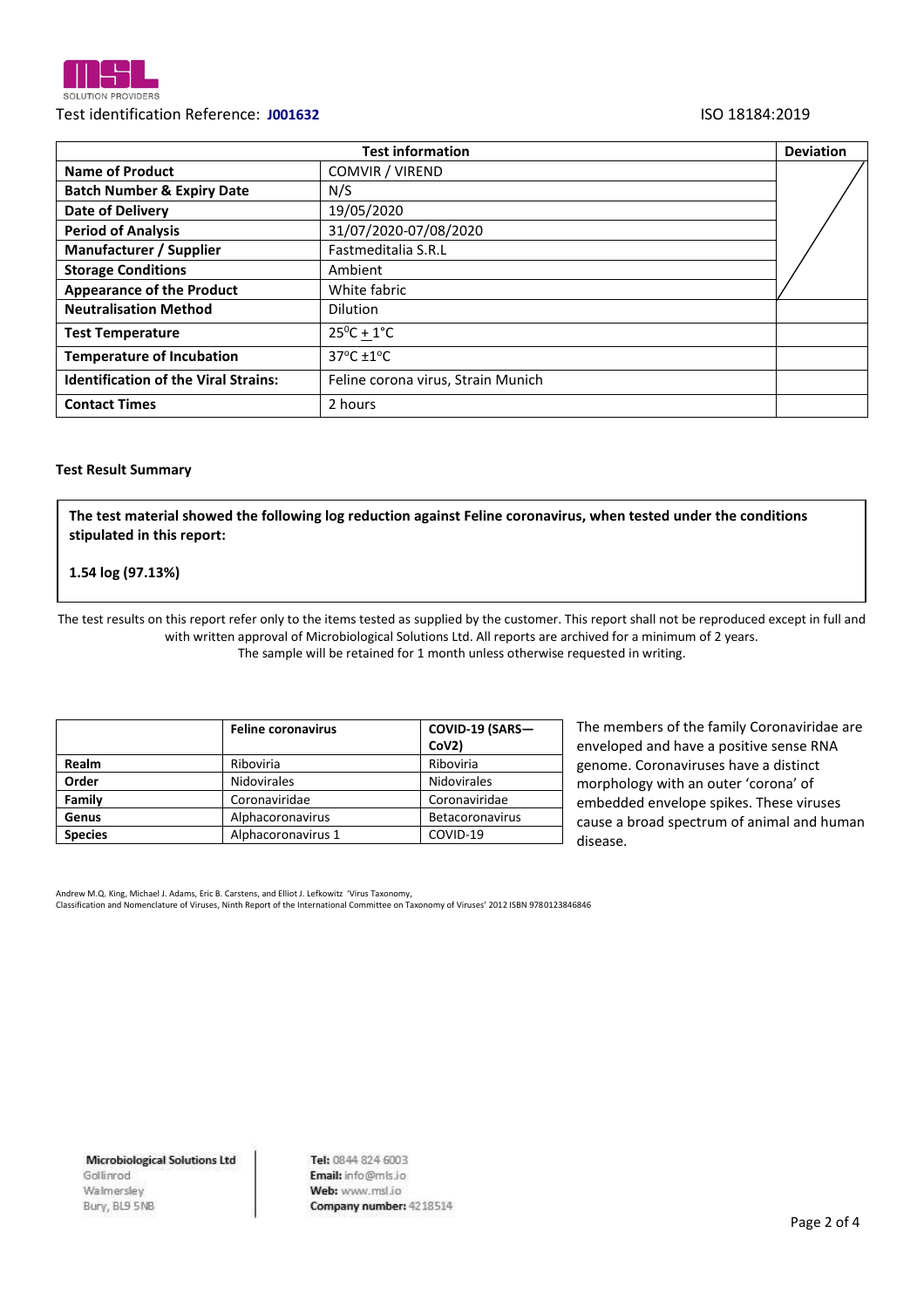

# Test identification Reference: **J001632** ISO 18184:2019

### **Scope**

This standard outlines the test method for the determination of the antiviral activity of the textile products against specified viruses.

#### **Method**

A 20mmx20mm sample of test material is cut (overall mass should be 0.40g and can be made up with extra material if required). 9 control pieces are required and 6 test pieces.

3 pieces of each material are used to test the effect of the fabric on cells without virus (cytotoxicity), 3 control pieces are used to recover the starting titre of virus. The remaining pieces ate inoculated with 200 $\mu$ l of virus at a concentration of  $\sim$ 10<sup>7</sup>TCID<sup>50</sup> (giving a final concentration of  $10<sup>5</sup>$ ) and left for the contact time.

Following the contact time, the fabric is recovered in 20ml of cell culture media and enumerated onto an appropriate cell line. TCID50 is calculated following the appropriate incubation time. Antiviral activity is calculated by comparison of the antiviral test material to the immediate recover from the control fabric.

**Microbiological Solutions Ltd** Gollinrod Walmersley Bury, BL9 5NB